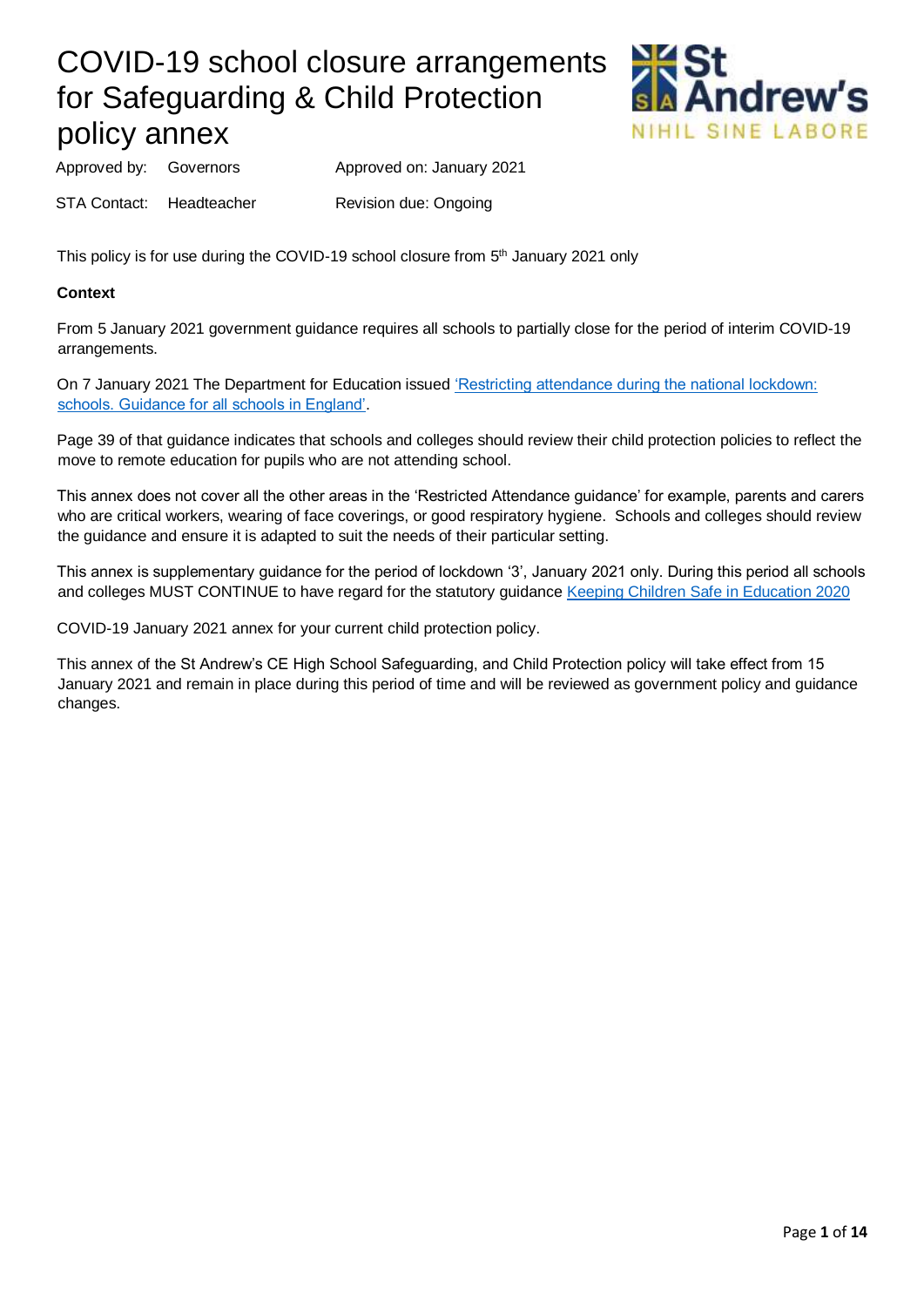

Approved by: Governors Approved on: January 2021

STA Contact: Headteacher Revision due: Ongoing

## **1. Key contacts**

| Role                                      | Name                                                                    | Contact number                                                      | Email                                                                                                                                                                                                                                                                                                 |
|-------------------------------------------|-------------------------------------------------------------------------|---------------------------------------------------------------------|-------------------------------------------------------------------------------------------------------------------------------------------------------------------------------------------------------------------------------------------------------------------------------------------------------|
| Designated<br>Safeguarding<br>Lead.       | Paul Guyan                                                              | 01903 820676                                                        | guyanp@sta-worthing.com or DSL@sta-worthing.com                                                                                                                                                                                                                                                       |
| Deputy<br>Designated<br>Safeguarding Lead | Mia Lowney                                                              | 01903 820676                                                        | lowneym@sta-worthing.com                                                                                                                                                                                                                                                                              |
| <b>Headteacher</b>                        | Mia Lowney                                                              | 01903 820676                                                        | lowneym@sta-worthing.com                                                                                                                                                                                                                                                                              |
| Chair of Governors Peter Woodman          |                                                                         | 01903 820676                                                        | woodmanp@sta-worthing.com                                                                                                                                                                                                                                                                             |
| <b>MASH WSCC</b>                          |                                                                         | 01403 229900<br>Out of Hours -<br>0330 222 6664)                    | Referrals to MASH should be made on the following web-<br>based forms which can be accessed here:<br>Adults -<br>https://www.westsussex.gov.uk/raiseaconcernaboutanadult<br>Children's -<br>www.westsussex.gov.uk/Raiseaconcernaboutachild<br>Referrals can also be made by telephone to 01403 229900 |
| <b>LADO</b>                               | Miriam Williams<br>Donna Tomlinson<br>Assistant LADO:<br>Sally Arbuckle | 0330 222 6450<br>$(9am - 5pm)$<br>(Out of Hours –<br>0330 222 6664) | LADO@westsussex.gov.uk                                                                                                                                                                                                                                                                                |
| Safeguarding in<br>Education              |                                                                         | 0330 222 4030                                                       | safequarding.education@westsussex.gov.uk                                                                                                                                                                                                                                                              |

### **2. Additional school contacts regarding safeguarding and CP during school partial closure:**

| Role                 | Name                 | Contact number | Email                     |
|----------------------|----------------------|----------------|---------------------------|
|                      |                      |                |                           |
|                      |                      |                |                           |
| Assistant Head       | <b>Maria Stewart</b> | 01903 820676   | stewartm@sta-worthing.com |
|                      |                      |                |                           |
|                      |                      |                |                           |
| Assistant Head       | <b>Harriet Goss</b>  | 01903820676    | gossh@sta-worthing.com    |
|                      |                      |                |                           |
|                      |                      |                |                           |
| Head of Year 7       | Matt Carter          | 01903 820676   | carterm@sta-worthing.com  |
|                      |                      |                |                           |
|                      |                      |                |                           |
| Safeguarding support | Nicole Wade          | 01903 820676   | waden@sta-worthing.com    |
|                      |                      |                |                           |
|                      |                      |                |                           |

## **3. Staff Resilience – School Safeguarding Team**

It is expected that our school will have a trained DSL (or deputy) available on site. However, it is recognised that on occasions there may be operational challenges to this. In such cases, for our school there are two options to consider:

- a trained DSL (or deputy) from the school can be available to be contacted via phone or online video, for example working from home
- sharing trained DSLs (or deputies) with other schools (who should be available to be contacted via phone or online video)

Should we not have a DSL available on the telephone nor from another school, the member of staff who is operationally in charge of the school at that time, will be responsible for co-ordinating safeguarding on site.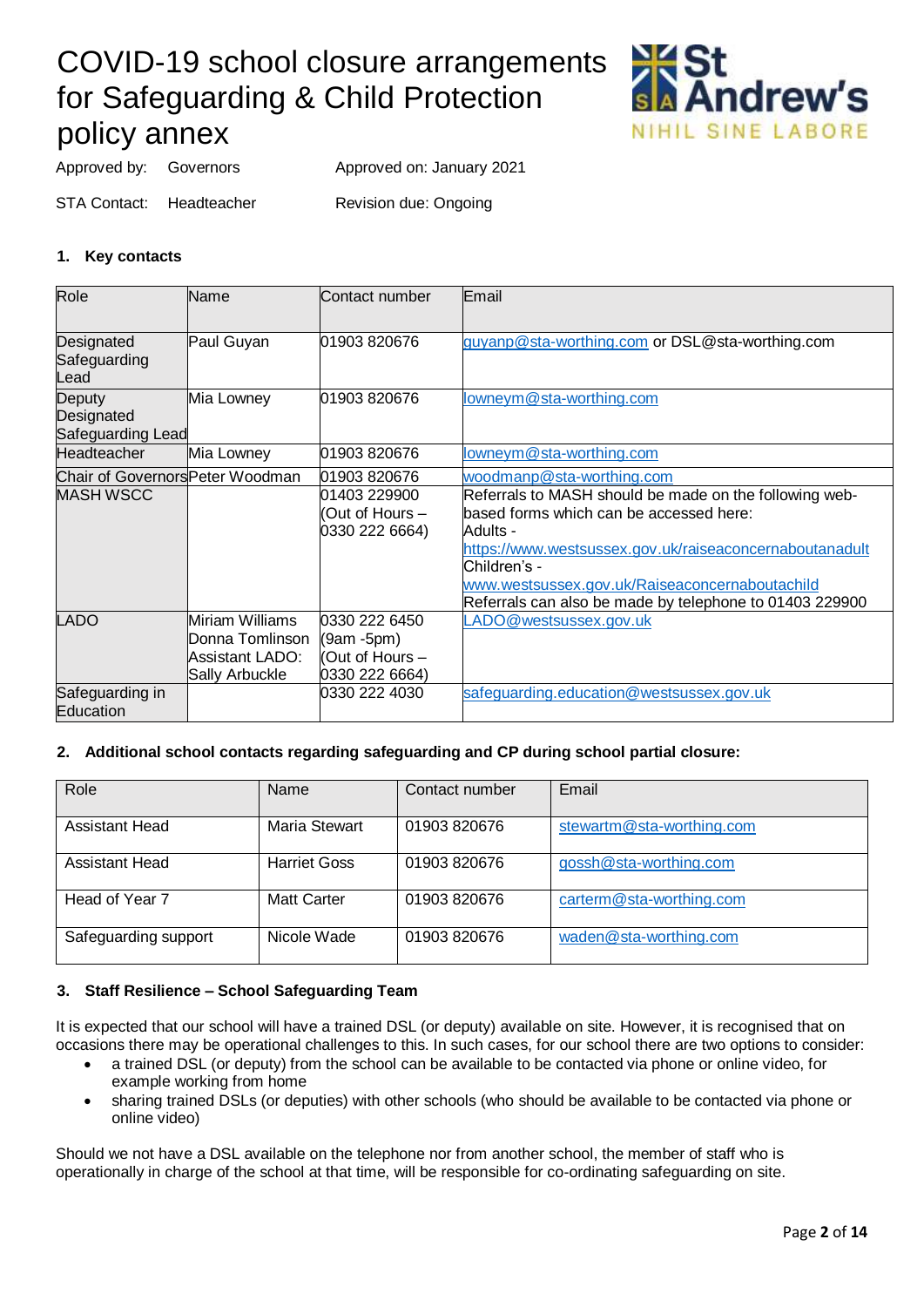

Approved by: Governors Approved on: January 2021

STA Contact: Headteacher Revision due: Ongoing

If we are aware we may face the possibility of not having a DSL available either on the school site, on the telephone, or from another school we will make immediate contact with the WSCC Safeguarding in Education Team on 0330 222 4030 or email [safeguarding.education@westsussex.gov.uk](mailto:safeguarding.education@westsussex.gov.uk) for advice and support.

## **4. Capacity of DSL team in our school**

Both DSL, deputy and head are all contactable by phone when not in school. The two remaining SLT have been provided with online training regarding the role of DSL and are prepared to step up if required.

St Andrews C of E High School has a Designated Safeguarding Lead (DSL) and a Deputy DSL.

Contact details for these are;

| Role                                | Name       | Contact number | Email                        |
|-------------------------------------|------------|----------------|------------------------------|
| Designated Safeguarding Lead        | Paul Guyan | 01903 820676   | guyanp@sta-worthing.com      |
| Deputy Designated Safeguarding Lead | Mia Lowney | 01903 820676   | lowneym@sta-<br>worthing.com |

All regular duties of the Safeguarding and Child Protection team will remain during this period where possible in order to protect both children on roll but not in school and those in school. Staff can raise safeguarding concerns using the email address: **[Safeguarding@sta-worthing.com](mailto:Safeguarding@sta-worthing.com)**

This will include;

- Managing concerns raised
- Updating and managing access to safeguarding and child protection records Liaising with the offsite DSL (or deputy)
- Undertaking risk assessments for all pupils as necessary
- Co-ordinating safeguarding provision and checks for all vulnerable pupils on and off site
- Liaising with children's social workers where they require access to children in need carry out statutory assessments at the school or college engage with key safeguarding partners when requested in an appropriate and safe manner.

### **5. Safeguarding Training and Induction**

Keeping Children Safe in Education 2020 states:

72. *The designated safeguarding lead and any deputies should undergo training to provide them with the knowledge and skills required to carry out the role. The training should be updated every two years.*

*73. In addition to their formal training as set out above, their knowledge and skills should be updated (for example via e-bulletins, meeting other designated safeguarding leads, or taking time to read and digest safeguarding developments), at regular intervals, and at least annually, to keep up with any developments relevant to their role.*

### 5.1 DSL Training

Our school recognises both DSL induction and refresher courses have been made available by WSCC as on-line courses and which can only be booked via the Safeguarding in Education pages on the West Sussex Service for Schools Site. We will ensure all our DSLs are trained within their two-year cycle. <https://schools.westsussex.gov.uk/>

Our school will also consider if we need to train additional DSLs to mitigate the risk of the majority of our DSL team being away from work and not contactable.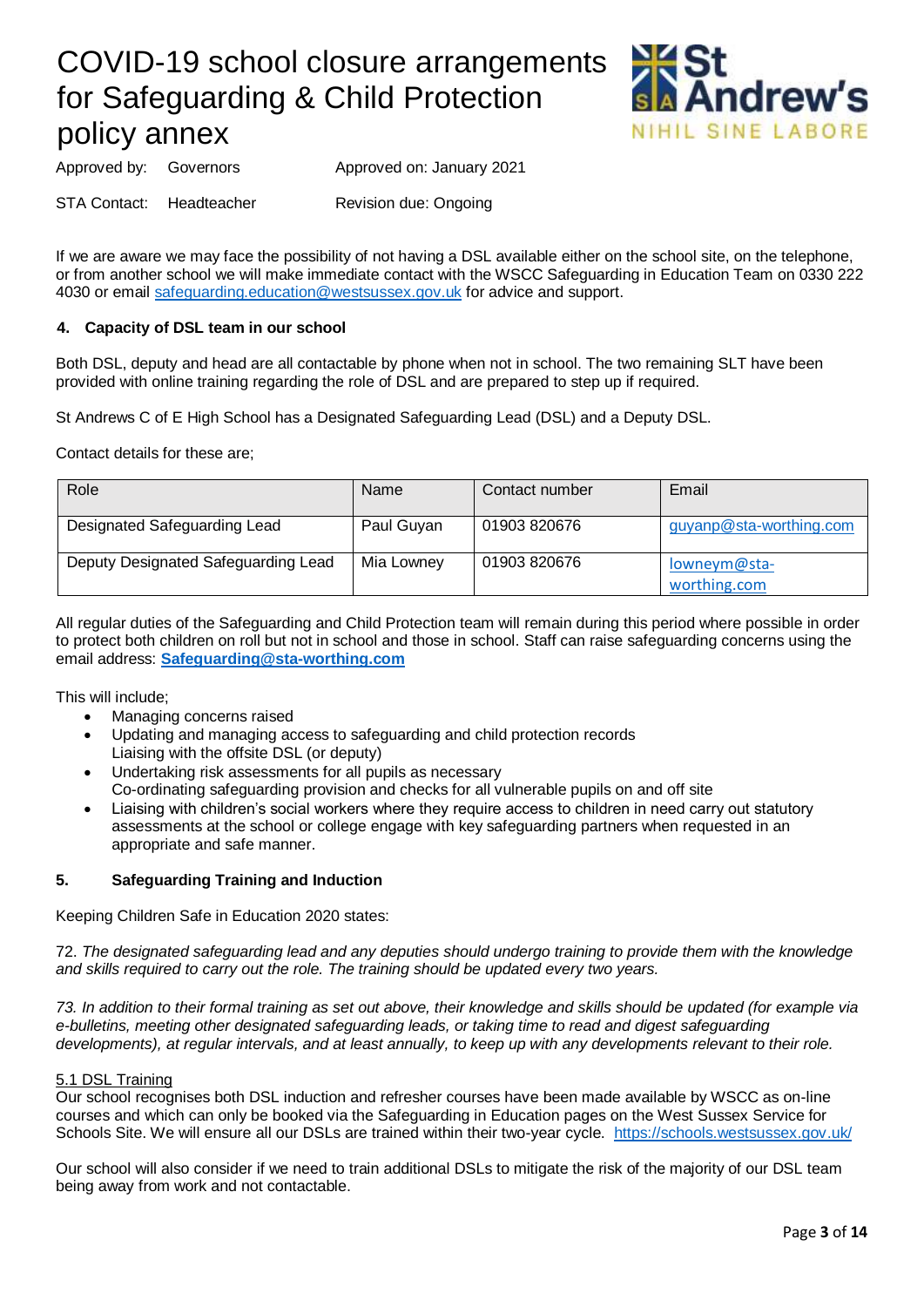

Approved by: Governors Approved on: January 2021

STA Contact: Headteacher Revision due: Ongoing

#### 5.2 Continual Professional Development

We also recognise the Safeguarding in Education pages on West Sussex Service for Schools contain many resources for DSL continual professional development, including a digital library and other relevant information.

#### 5.3 The DSL training dates for our staff are:

| Name of staff member  | Type of training and date of issue | Role in school          |
|-----------------------|------------------------------------|-------------------------|
| Paul Guvan            | $DSL - 11/2021$                    | Deputy Headteacher      |
| <b>Matthew Carter</b> | DSL - 17/09/2019                   | Year Leader             |
| Mia Lowney            | $DSL - 14/01/2021$                 | Headteacher             |
| Maria Stewart         | DSL - 19/09/2019                   | <b>Assistant Head</b>   |
| Nicole Wade           | $DSL - 19/09/2019$                 | <b>Cover Supervisor</b> |

#### 5.4 Staff training

All existing school staff have had safeguarding training and have read part 1 of Keeping Children Safe in Education (2020). All staff are aware of WSCC procedures for referral and have access to key contacts to do this.

Any new staff, including volunteers, who join the school will receive full safeguarding training.

#### 5.5 Raising a Safeguarding Concern

All staff will continue to follow the normal processes as outlined in our child protection and safeguarding policy for raising safeguarding concerns about any child or young person, whether they attend our school or receive education elsewhere. CPOMS has been opened to allow staff to report concerns quicker from home.

### **6. Vulnerable children**

The Department for Education have identified [vulnerable children](https://www.gov.uk/government/publications/coronavirus-covid-19-maintaining-educational-provision/guidance-for-schools-colleges-and-local-authorities-on-maintaining-educational-provision#vulnerable-children-and-young-people) as those who:

are assessed as being in need under section 17 of the Children Act 1989, including children and young people who have a Child In Need plan, a Child Protection plan or who are a looked-after child

- have an education, health and care (EHC) plan
- have been identified as otherwise vulnerable by educational providers or local authorities (including children's social care services), and who could therefore benefit from continued full-time attendance, this might include:
- children and young people on the edge of receiving support from children's social care services or in the process of being referred to children's services
- adopted children or children on a special guardianship order
- those at risk of becoming NEET (not in employment, education or training)
- those living in temporary accommodation
- those who are young carers
- those who may have difficulty engaging with remote education at home (for example due to a lack of devices or quiet space to study)
- care leavers
- others at the provider and local authority's discretion including pupils and students who need to attend to receive support or manage risks to their mental health

### 6.1 Identifying our Vulnerable Children

Our school will use the above definitions to identify our vulnerable children. We will generate a confidential system, accessed only by those who need to know, so we can identify each vulnerable child and monitor attendance and other concerns.

We recognise in the DfE guidance that all schools and colleges are expected to allow and strongly encourage vulnerable children and young people to attend and that parents/carers of vulnerable children and young people are strongly encouraged to take up the place.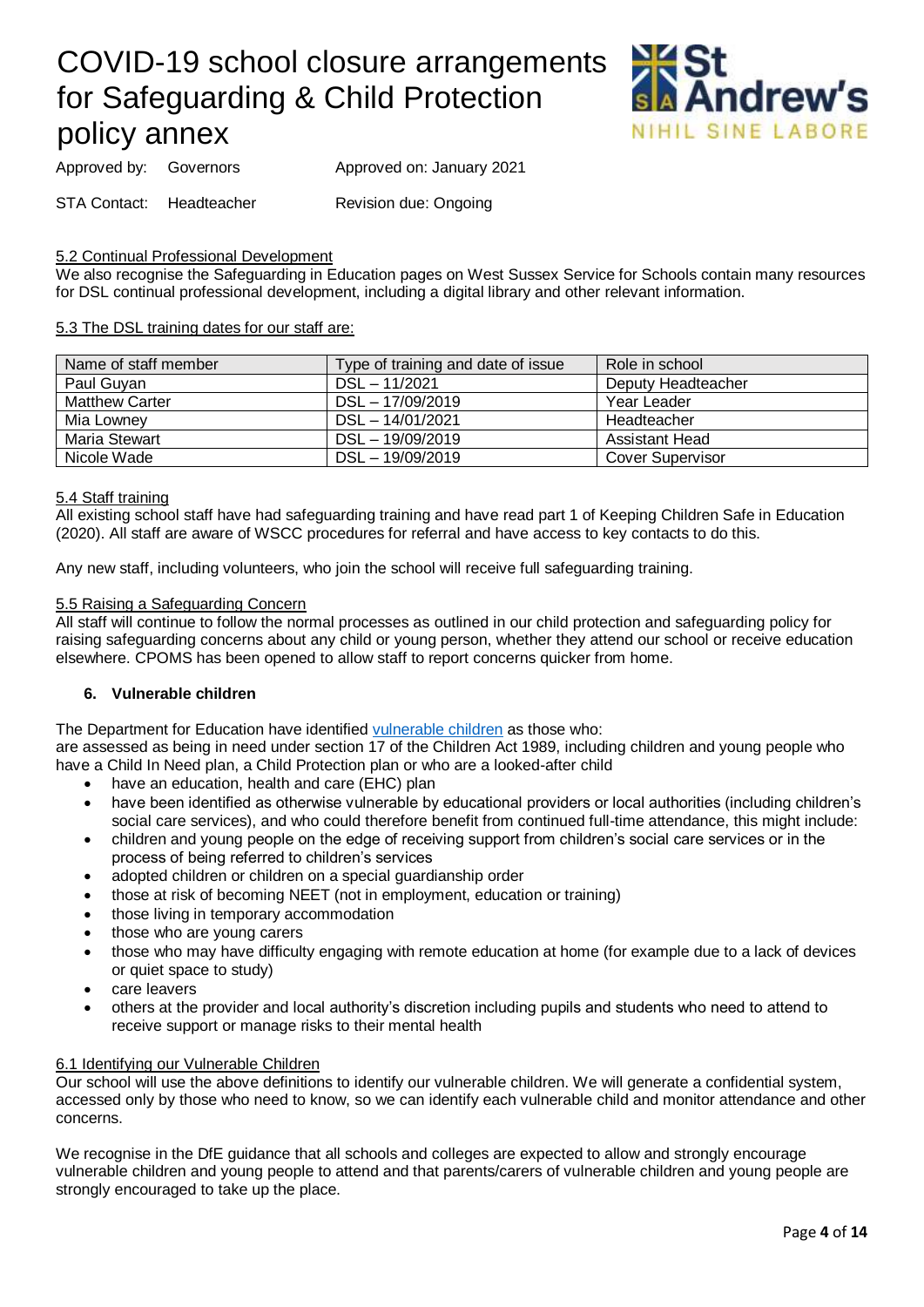

Approved by: Governors Approved on: January 2021

STA Contact: Headteacher Revision due: Ongoing

Our school college will support this by: We have identified further student from the initial lockdown who had no access to remote learning due to a lack of devices. They have been provided place in school or have been loaned a laptop. Specific sessions in small groups have been set up for students on the SEND register and is being delivered by the SENCO and SEND teacher. HOYs undertake weekly calls and offer in school places to students struggling with remote learning. HoYs are also in dialogue with social workers to encourage attendance, all calls are logged, and a summary of the conversations stored on TEAMS.

#### 6.2 Identifying Our Vulnerable Children

Appendix A below is a suggested way in which you can identify your vulnerable children and a means to monitor attendance and / or contact with the child and families.

#### 6.3 Supporting Our Vulnerable Children who are attending school

We will continue with our normal processes of supporting our vulnerable children when they are at school. This will include using such tools as 'Day in My Life' as necessary.

#### 6.4 Hearing the Voice of the Child

Our school is very aware that the usual members of staff, whom children and young people may go to when needing to share their worries, may not be physically present at school or immediately available due to self-isolating etc. We will ensure all of our children and young people know who they can go to should they have worries if their usual staff member is unavailable.

#### 6.5 Vulnerable Children Not Attending

If any of our vulnerable children and young people do not attend, our school / college will:

- work together with the local authority and social worker (where applicable) to follow up with the parent or carer to explore the reason for absence, discussing their concerns using supporting guidance considering the child's circumstances and their best interests
- work together with the local authority and social worker (where applicable) and other relevant partners to encourage the child or young person to attend educational provision, particularly where the social worker agrees that the child or young person's attendance would be appropriate
- Maximise the opportunities to understand the lived experience of all of our children who are not attending during lockdown, and particularly those who we recognise are vulnerable.
- Make weekly contact either from the SEND or Pastoral team offering support with home learning or a place in school.
- Teachers are contactable and able to support student during their normal timetable periods.

#### 6.6 Leave of Absence

Latest guidance states vulnerable children are still expected to attend school full time, they should not be marked as Code X if they are not in school (except if they are shielding, self-isolating or quarantining). If the parent of a vulnerable child wishes their child to be absent, the parent should let the school know.

The Department of Education expects schools to grant applications for leave of absence given the exceptional circumstances. This should be recorded as code C (leave of absence authorised by the school) unless another authorised absence code is more applicable.

Where our school / college grants a leave of absence to a vulnerable child or young person we will still speak to parents and carers, and social workers (where applicable) to explore the reasons for this and any concerns raised. The discussions should focus on the welfare of the child or young person and ensuring that the child or young person is able to access appropriate education and support while they are at home.

Where providers have had to temporarily stop on-site provision on public health advice, they should inform the local authority to discuss alternative arrangements for vulnerable children and young people and work towards welcoming back pupils as soon as possible, where feasible to do so.

St Andrew's CE High School will work collaboratively with other schools and education providers and other local partners (including the local authority, social workers, police, youth services, key workers etc.) to maximise opportunities for face-to-face provision for vulnerable children.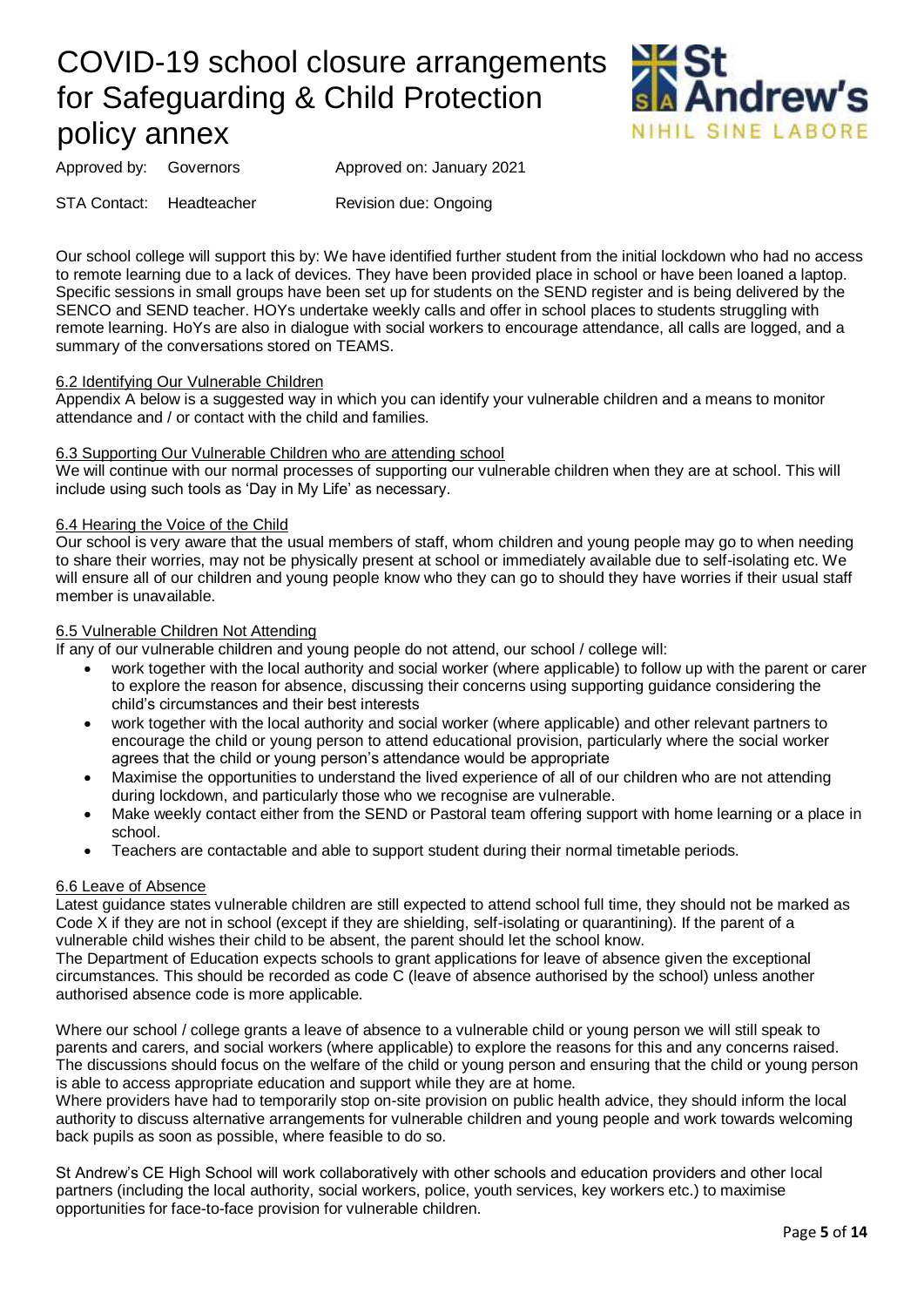

Approved by: Governors Approved on: January 2021

STA Contact: Headteacher Revision due: Ongoing

St Andrew's CE High School will continually review the safeguarding risks to our vulnerable children and young people and will raise concerns with Early Help and / or MASH when and where relevant.

### 6.7 Private Fostering

We recognise that if any of our students are accommodated with a host family for 28 days or more then we will share the information with WSCC MASH (contact details above) to enable private fostering assessments to be undertaken.

## **7. Recruitment, Supply and other temporary staff or peripatetic teachers**

Our school will follow our normal procedures for safer recruitment and will continue to undertake all necessary safeguarding and right to work checks for any new members of staff, supply cover or other temporary staff, including volunteers, who come into our school or college.

#### 7.1 Lateral Flow or other testing – volunteers

We will ensure that any volunteers who attend our school to assist with lateral flow testing, or any other testing, will be subject to the same safer-recruiting checks as any other volunteer. If that is not possible in the time frames available to complete all of those checks then those volunteers will be supervised by school staff, who do have the relevant checks in place, at all times.

### **8. Remote Education**

Our school recognises the temporar[y continuity direction](https://www.gov.uk/government/publications/remote-education-temporary-continuity-direction-explanatory-note) which makes it clear that schools and colleges have a duty to provide remote education for state-funded, school-age children whose attendance would be contrary to government guidance or law around coronavirus (COVID-19).

#### St Andrew's CF High School will offer remote learning by:

| Satchel: One is the single<br>platform where classwork is<br>set and integrates with MS<br>Teams | be a final off $\sigma$ of $\sigma$ in spin occurs and the following $\sigma$ is an interest of $\sigma$<br>Students should aim to follow their timetable while remote learning; teachers will be<br>$\bullet$<br>available during timetabled lessons to answer questions via the comment facility<br>on Satchel: One (not the discussion box).<br>Questions asked outside of lesson time may experience a delayed response.<br>$\bullet$<br>Teachers will keep the 'assess' tab for each lesson up to date, identifying when<br>$\bullet$<br>work has been submitted and when it has not.<br>Parents and carers have their own login details and can monitor this on a daily basis<br>$\bullet$<br>(If you do not have these, please contact your child's Head of Year or click the<br>'Forgot password' button on the parent login page).<br>Some students may be directed through Satchel: One to Microsoft Teams to<br>$\bullet$<br>complete work.<br>If students do not engage in the lesson, teachers will send them a reminder via the<br>$\bullet$<br>comment facility. |
|--------------------------------------------------------------------------------------------------|---------------------------------------------------------------------------------------------------------------------------------------------------------------------------------------------------------------------------------------------------------------------------------------------------------------------------------------------------------------------------------------------------------------------------------------------------------------------------------------------------------------------------------------------------------------------------------------------------------------------------------------------------------------------------------------------------------------------------------------------------------------------------------------------------------------------------------------------------------------------------------------------------------------------------------------------------------------------------------------------------------------------------------------------------------------------------------|
| Managing the day                                                                                 | Students in KS3 should spend no longer than 60 minutes per lesson.<br>$\bullet$<br>Students in KS4 students should do the same, but may spend up to an extra 60<br>$\bullet$<br>minutes on a variety of extension tasks. The key is balance.<br>In every case, students should complete the form/quiz attached to each lesson to<br>$\bullet$<br>signify they have completed the work as above.                                                                                                                                                                                                                                                                                                                                                                                                                                                                                                                                                                                                                                                                                 |
| <b>Feedback and Marking</b>                                                                      | Teachers are answering questions and providing feedback daily.<br>٠<br>Teachers will provide detailed feedback when they mark work in line with school<br>$\bullet$<br>policy and will not be providing marked feedback or marking every piece of<br>work submitted.                                                                                                                                                                                                                                                                                                                                                                                                                                                                                                                                                                                                                                                                                                                                                                                                            |

### **9. Delivering Remote Education Safely and Safeguarding**

Appendix B of this Annex outlines how our school and college will deliver remote education safely.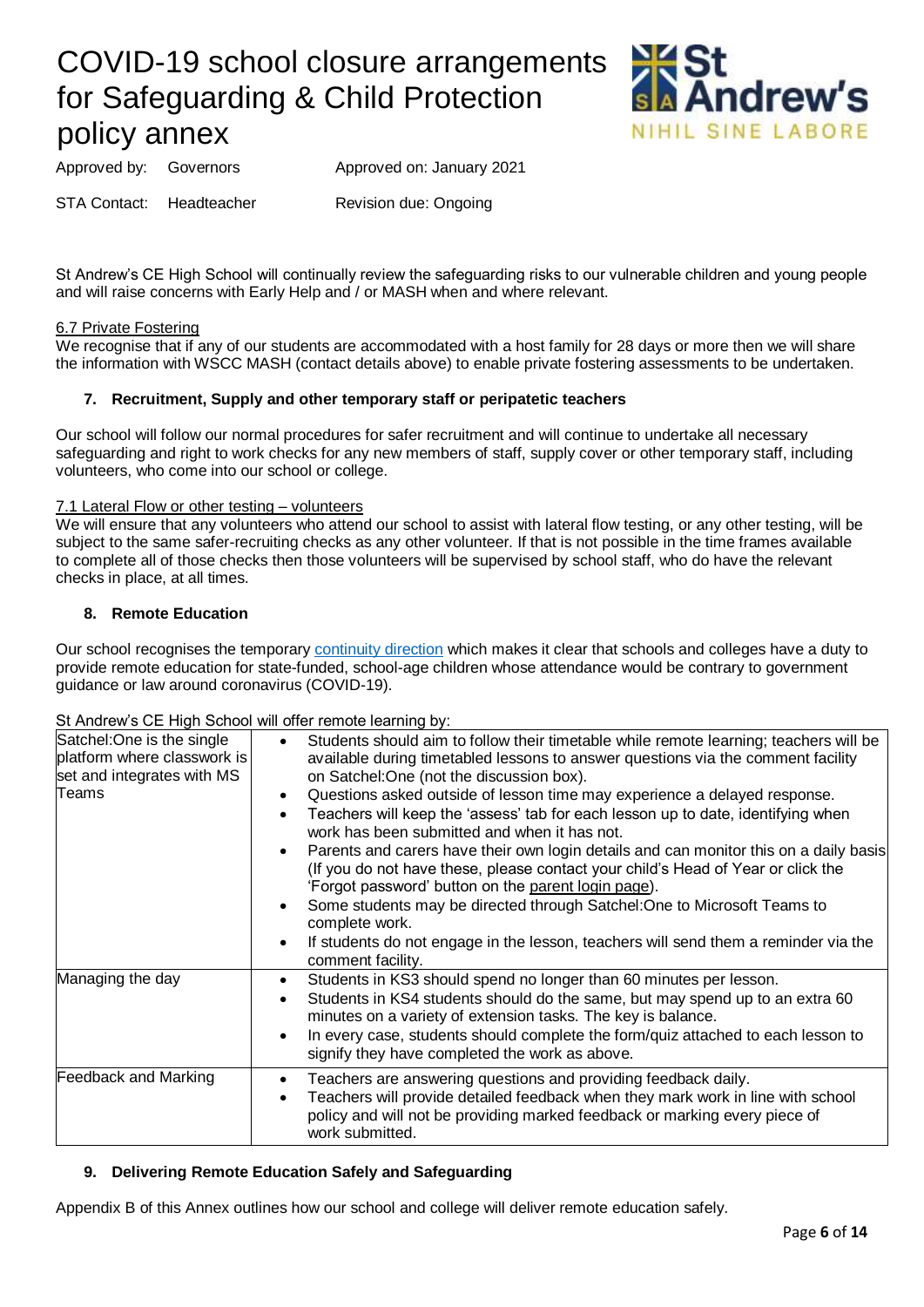

Approved by: Governors Approved on: January 2021

STA Contact: Headteacher Revision due: Ongoing

## **10. Pupil wellbeing and Support**

Our school / college recognise that our children and young people may be experiencing a variety of emotions in response to the coronavirus (COVID-19) outbreak, such as anxiety, stress or low mood. This may particularly be the case for vulnerable children, including those with a social worker and young carers. It is important to contextualise these feelings as normal responses to an abnormal situation. Some may need support to re-adjust, either to a return to learning at home or being in school without their peers, and some may be showing signs of more severe anxiety or depression. Others will not be experiencing any challenges and will be content with the change in circumstances.

The return to remote learning for most will limit pupils' social interaction with their peers, carers and teachers, which may have an impact on wellbeing.

In order to support our pupils' wellbeing, we will work with our children, families and partner agencies to support our children and young people.

Please see Appendix C for further information.

## **11. Support from the Local Authority**

The WSCC Safeguarding in Education Team are offering daily safeguarding support to schools and can be contacted by:

Phone - 0330 222 4030 Email - [safeguarding.education@westsussex.gov.uk](mailto:safeguarding.education@westsussex.gov.uk)

**Appendix A – Identifying Vulnerable Children – suggested template**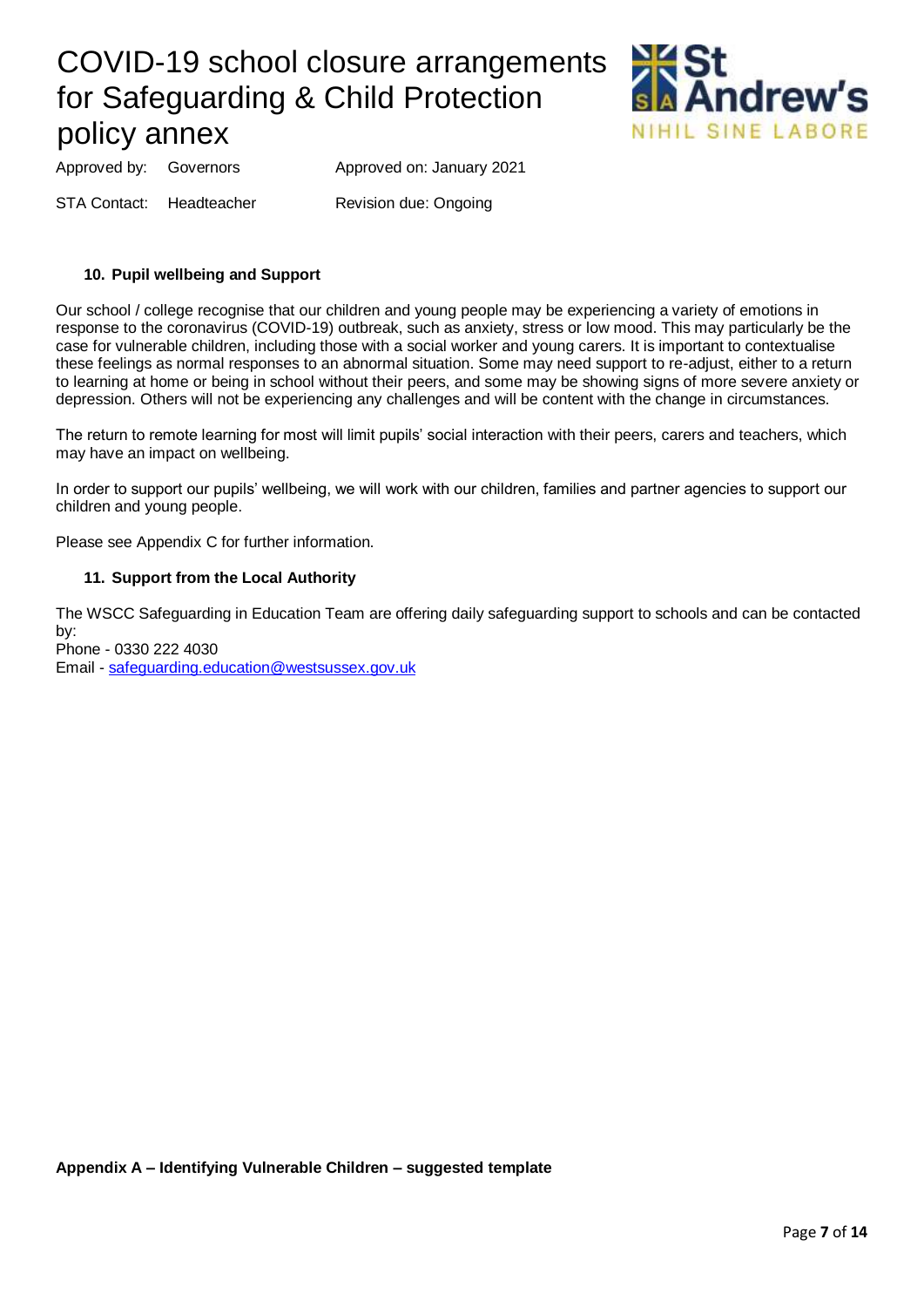

Approved by: Governors Approved on: January 2021

STA Contact: Headteacher Revision due: Ongoing

| <b>MONITORING OUR VULNERABLE CHILDREN</b> |                                                 |                        |                                                                                                           |                                                                                                                                                                                        |                                                                                           |
|-------------------------------------------|-------------------------------------------------|------------------------|-----------------------------------------------------------------------------------------------------------|----------------------------------------------------------------------------------------------------------------------------------------------------------------------------------------|-------------------------------------------------------------------------------------------|
| <b>NAME</b>                               | Reason for<br>Vunerable                         | Place accepted<br>Y/N? | Reasons<br>provided by<br>parent/carer if<br>not attending                                                | If not attending -<br>engagement<br>plan                                                                                                                                               | Log of concerns<br>and contact<br>details added to<br>safeguarding file<br>and date added |
| Α                                         | Emerging<br>concerns around<br>mental health    | Y                      |                                                                                                           |                                                                                                                                                                                        |                                                                                           |
| B                                         | Child in Need<br>Plan                           | $\mathsf{N}$           | Mum state she<br>can manage the<br>child at home.<br>Mum is<br>furloughed and<br>can support<br>learning. | Weekly contact<br>by DSL and<br>social worked to<br>monitor and<br>identify any<br>escalations in<br>risk.<br>Monitor learning<br>with at least<br>weekly contact<br>by class teacher. |                                                                                           |
| C                                         | Child<br>cannot<br>remote<br>access<br>learning | N                      | Mum state they<br>are asking family<br>for a tablet or<br>laptop.                                         | School<br>are<br>sending learning<br>School<br>home.<br>will monitor and<br>discuss progress<br>with<br>mum.<br>School are also<br>trying to resource<br>a laptop.                     |                                                                                           |

**Appendix B - Delivering Remote Education Safely and Safeguarding**

**1. Safeguarding and online learning**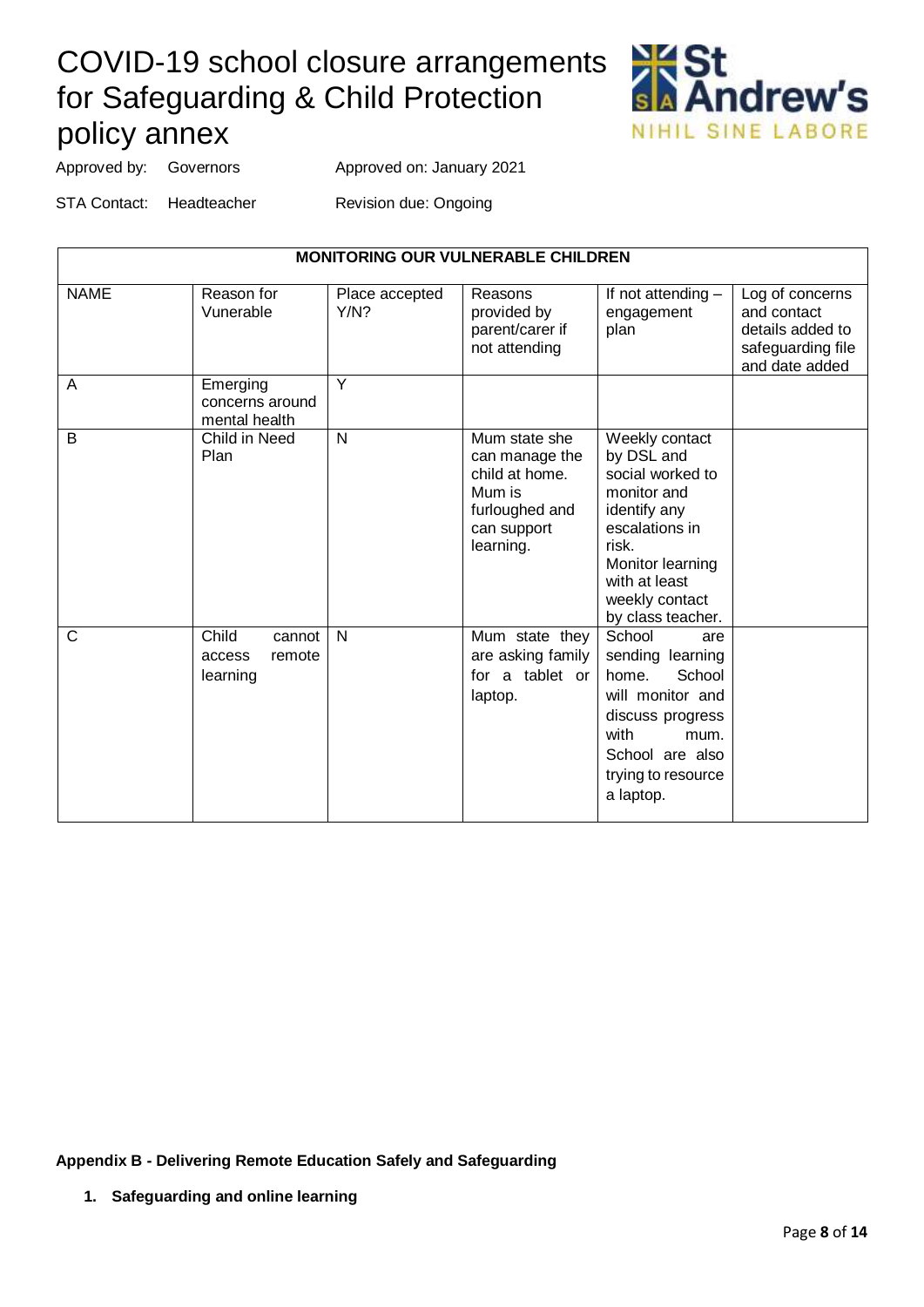

Approved by: Governors Approved on: January 2021

STA Contact: Headteacher Revision due: Ongoing

Since March 2020, schools and other educational settings have moved at an exponential rate to develop ways of using technology to facilitate learning and since October 2020 all settings are legislated to have remote learning provision. The national expectations are outlined in th[e Remote Education Temporary Continuity Direction guidance.](https://assets.publishing.service.gov.uk/government/uploads/system/uploads/attachment_data/file/923539/Remote_Education_Temporary_Continuity_Direction_-__Explanatory_Note.pdf)

This is further supported by guidance issued on 7 January 2021 from the Department for Education issued ['Restricting](https://assets.publishing.service.gov.uk/government/uploads/system/uploads/attachment_data/file/950510/School_national_restrictions_guidance.pdf)  [attendance during the national lockdown: schools. Guidance for all schools in England'](https://assets.publishing.service.gov.uk/government/uploads/system/uploads/attachment_data/file/950510/School_national_restrictions_guidance.pdf).

## **2. West Sussex Context**

West Sussex Safeguarding in Education Team first issued guidance in this area in May 2020. This is the updated guidance.

We know our schools have been working incredibly hard to put in place contingency plans to enable the delivery of education remotely. The range of approaches include technological innovation such as; creating sets of recorded lessons, video-conferencing, signposting online resources, online platforms to maintain group interaction with the teacher, live streamed assemblies and in some cases live streaming of lessons enabling a pupil to interact with their teacher and school-based class. Whilst this will be an appropriate way to continue learning at home for many pupils, all schools should consider plans within their usual safeguarding frameworks and ensure there are offline opportunities for pupils to engage in learning.

Schools should be aware of different risks posed by these new approaches and by the fact that pupils will necessarily be physically isolated from their usual support networks, in some cases, for significant periods of time. Whilst defining their remote learning provision in line with national expectations, schools will have considered many of these but as the rate of access increases, schools will understand the importance of ensuring that all safeguarding considerations are assessed and appropriately mitigated.

## **3. Key Considerations**

Whilst considering safer practices for online and remote learning, the rest of this document is aimed to assist schools by signposting to additional guidance, resources and advice. However, there are key considerations that thread through all of this;

- Are all staff aware of key policies and directed practice?
- Have governors and school leaders reviewed staff codes of conduct to ensure they encompass safe practice's on line for the current situation?
- Do the online learning practices to safeguard pupil replicate learning experiences and actions as if in the learning was taking place in a classroom?
- Is the access at home following safeguarding practice for the facilitator and the learner?
- How is anonymity of vulnerable pupils protected with group or live learning sessions
- Does the setting ensure that they are utilising platforms that have previously been used and are familiar with?
- If using an external provider has the setting ensured that the external provider has their own safeguarding policy, reviewed it to ensure the practice caters for their own particular setting.
- How does the setting make it clear to parents how they can contact school during the current situation and how they can raise concerns regarding online safe practices?

3.1 Delivering remote education safely - Legislation and Guidance

Keeping children safe online is essential. The statutory guidance Keeping Children Safe in Education provides schools and colleges with information on what they should be doing to protect their pupils online.

3.2 Keeping Children Safe in Education (KCSIE) 2020

Schools will be aware that the new version of [Keeping Children Safe in Education](https://www.gov.uk/government/publications/keeping-children-safe-in-education--2) (KCSiE) applies from 1 September 2020. On page 102, in Annex C, KCSiE makes specific reference to [online safety.](https://assets.publishing.service.gov.uk/government/uploads/system/uploads/attachment_data/file/912592/Keeping_children_safe_in_education_Sep_2020.pdf) Other key additions to KCSiE this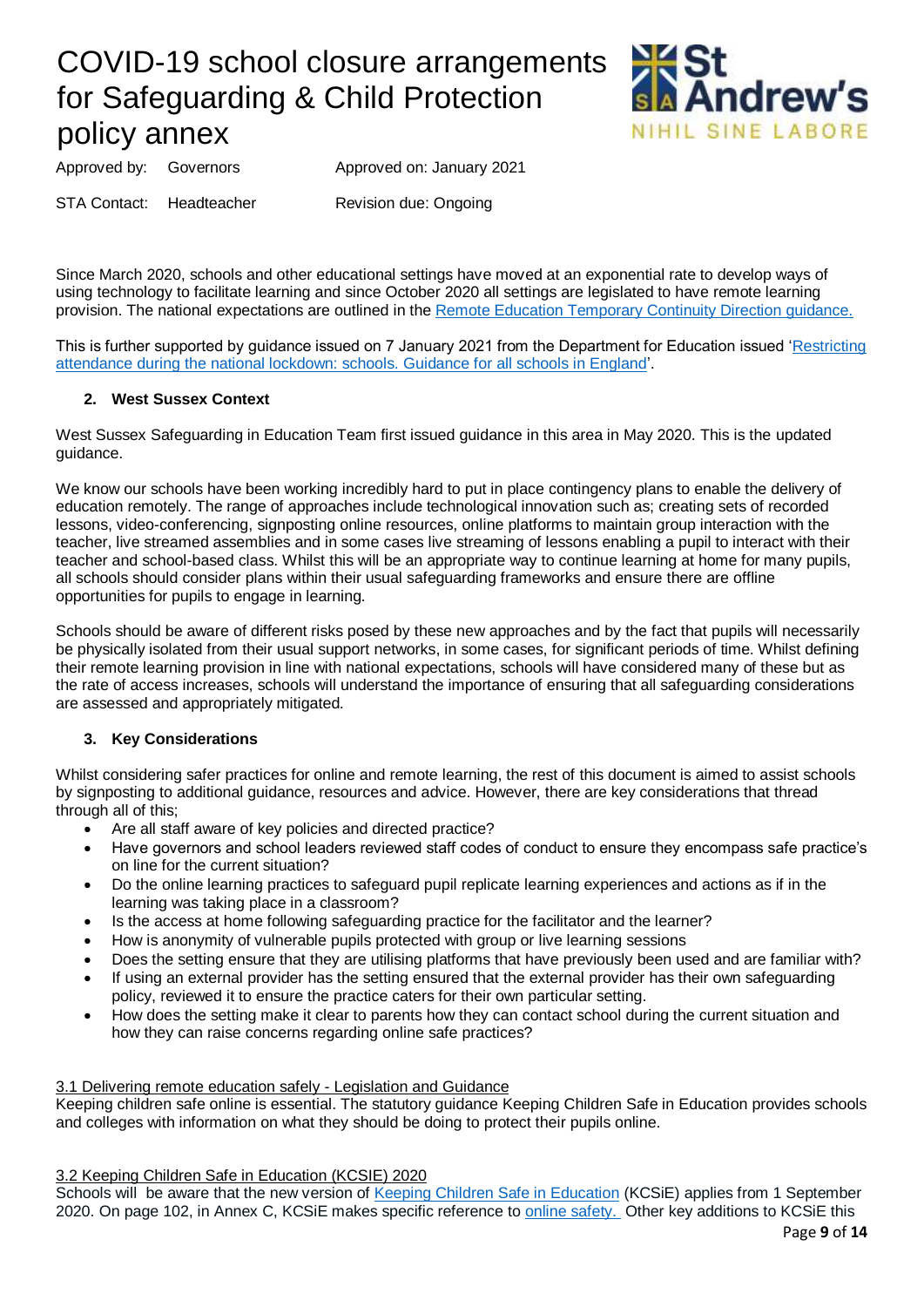

Approved by: Governors Approved on: January 2021

STA Contact: Headteacher Revision due: Ongoing

year include the need for staff to be alert to children's mental health problems as a possible indicator that a child has suffered or is at risk of suffering abuse, neglect or exploitation, and the need for schools to follow up on safeguarding concerns in relation to supply staff.

## 3.3 Covid 19 guidance

[Restricting attendance during the national lockdown;](https://assets.publishing.service.gov.uk/government/uploads/system/uploads/attachment_data/file/950510/School_national_restrictions_guidance.pdf) schools (Jan 2021) contains the most up to date guidance regarding remote learning and safeguarding considerations. [Guidance on safeguarding and remote education](https://www.gov.uk/guidance/safeguarding-and-remote-education-during-coronavirus-covid-19) was updated in Oct 2020.

Further support on delivering online remote education safely, is available from:

- [Undertaking remote teaching safely \(NSPCC\)](https://learning.nspcc.org.uk/news/2020/march/undertaking-remote-teaching-safely)
- [safe remote learning,](https://swgfl.org.uk/resources/safe-remote-learning/) published by SWGfL
- [online safety and safeguarding,](https://www.lgfl.net/online-safety/default.aspx) published by LGfL, which covers safe remote learning
- the National Cyber Security Centre, which includes which [video conference service](https://www.ncsc.gov.uk/guidance/video-conferencing-services-security-guidance-organisations) is right for you
- [School Online Safety Policy Templates \(SWGfL\)](https://swgfl.org.uk/resources/online-safety-policy-templates/)
- [Safe remote learning hub](https://www.saferinternet.org.uk/advice-centre/safe-remote-learning-hub)

## **4. Safeguarding when using online learning approaches**

Whilst it is acknowledged that most of the content and lessons will be delivered via existing online resources such as Google Classroom, Tassomai, Mathswatch and other industry standard applications, some schools are looking to offer 'virtual' lessons to pupils.

Pre-recorded streamed sessions and webinars should broadly follow the guidance below. This would limit the risks in many ways as the content of the broadcast would be pre-set and the user would not be viewing a group or interacting as one. If schools are considering broadcasting 'live', more detailed safeguarding considerations need to be taken, including how senior staff can monitor live time.

### 4.1 Online Platforms:

- Online learning is an extension of school therefore the same common principles apply between teachers, parents and pupils.
- Recognised platforms are recommended.
- Schools must not use platforms that are age-restricted, i.e. Facebook should not be used.
- Weekly plans and structure can help provide clarity and manage expectation
- Work set should be achievable within a standard single period in-school lesson or broken into management activities and sub-tasks.
- Parents should be supported to understand tasks, access arrangements and how to raise concerns regarding access or suitability of work.
- Teaching professionals should be accessible during the standard school day to respond to
- queries (although this does not have to be pupil's specific class teachers)

It is vital to remember that when selecting a platform, the safeguarding practices guide and define the choices and are then applicable to all platforms.

Additional guidance is provided for many platforms by the provider themselves and should be part of the decisionmaking process. These include;

- [Safeguarding Risks with Zoom \(PracticePal\)](https://practicepalmusic.com/img/safeguarding-comp.pdf)
- [Zoom for Education: Top 10 Frequently Asked Questions \(Zoom\)](https://blog.zoom.us/zoom-for-education-top-10-frequently-asked-questions/)
- Zoom Basics [Using Zoom for Classes and Meeting \(Steve Dotto/YouTube\)](https://www.youtube.com/watch?v=s5VU8cmEnTs)

## 4.2 Live Streaming:

Most schools will already have considered the specific challenges but advice from key providers and national government list the following as areas to consider when using 'live' access;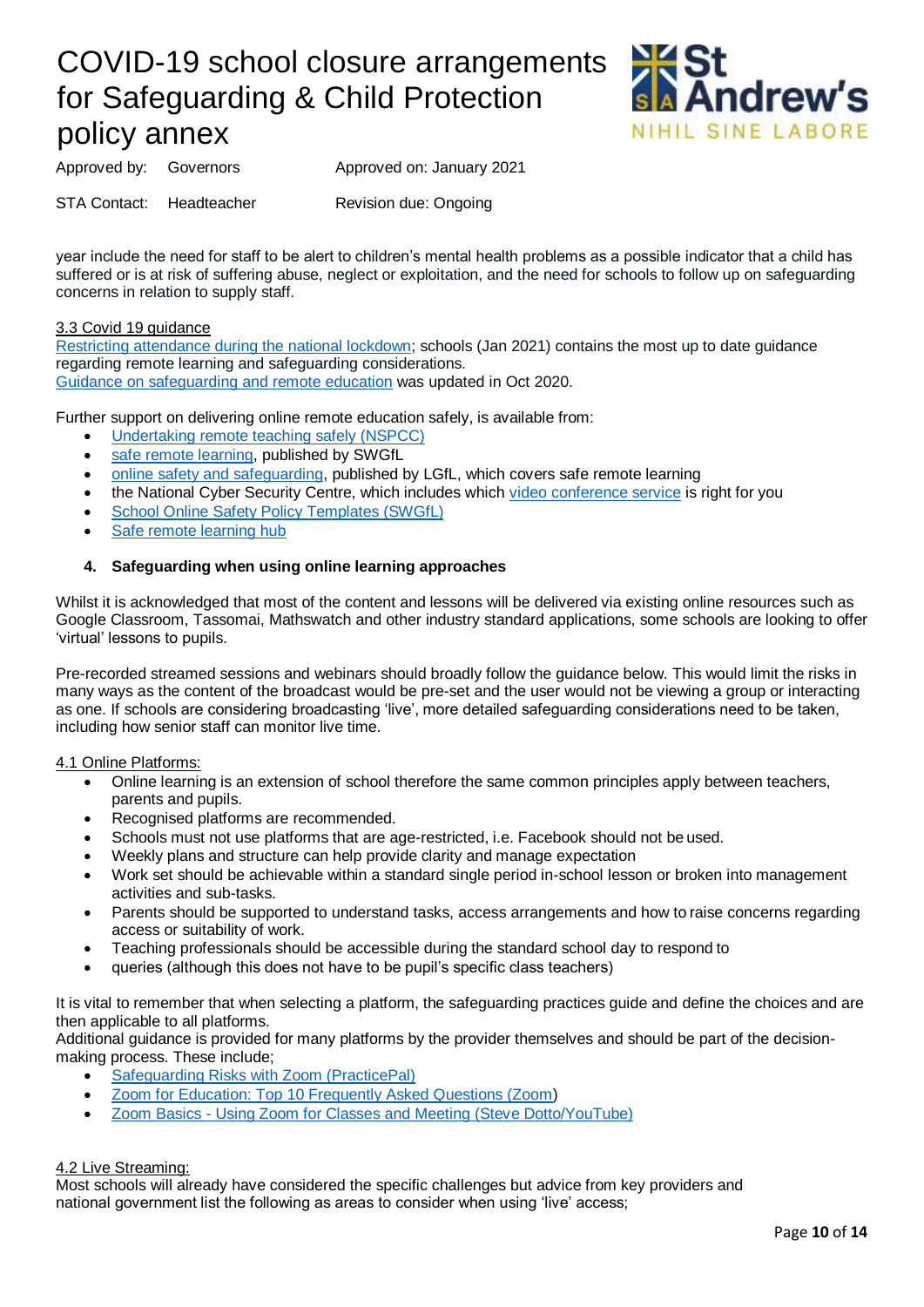

Approved by: Governors Approved on: January 2021

STA Contact: Headteacher Revision due: Ongoing

- The London Grid for Learning has published a set of [20 safeguarding considerations in the form of a poster](https://static.lgfl.net/LgflNet/downloads/digisafe/Safe-Lessons-by-Video-and-Livestream.pdf) for all staff when live streaming
- [Live Streaming \(Childnet\)](https://www.childnet.com/teachers-and-professionals/hot-topics/livestreaming)

In addition, the following precautions must be adhered to when offering Live Stream lessons:

- SLT must agree communication channels on behalf of the whole school.
- Live Streaming should never be 1:1; group sessions only.
- Staff and children must wear suitable clothing, as should anyone else in the household.
- Computers used should be in appropriate areas, for example, not in bedrooms; and where possible be against a neutral background. Some platforms offer the ability to blur backgrounds or add virtual backgrounds, which may be helpful. However, be mindful that the blurred or virtual backgrounds can still show parts of the room or other people due to movement.
- The live class should be recorded and backed up elsewhere, so that if any issues were toarise, the video can be reviewed. This also enables pupils to access the lessons at a later date.
- Lessons should be no longer than a standard single period in-school lesson (ie less than 60 minutes ideally) Live classes should be kept to a reasonable length of time, or thestreaming may prevent the family 'getting on' with their day.
- Language must be professional and appropriate, including any family members in the background.
- Schools should risk assess the use of live learning using webcams. Pupil video functionality should be switched off in most circumstances but voice can be enabled, so pupils canparticipate in discussion and/or ask questions.

## **5. General Data Protection Requirement (GDPR):**

Data Controllers need to reassure themselves that any teaching/learning software and/or platforms are suitable and raise no privacy issues; or use cases against the providers terms and conditions (for example, no business use of consumer products).

The use of personal email and technology accounts should be prohibited, in order to maintain integrity and standard professional boundaries

When communicating electronically, the use of BCC should be utilised to avoid sharing personal information. The school should continue to promote the use of internet safety measures including strongsafe passwords.

### **6. Wider considerations**

While staying at home due to Coronavirus (COVID-19), parents and carers may be concerned about their children's education and the impact of missing school. The government is clear that neither they nor schools expect parents and carers to act as teachers or to provide the activities and feedback that a school would. Schools should support parents and carers to help children with their home learning.

This includes the provision of digital technology to disadvantages families where possible.

All schools are urged to consider the accessibility families will have to technology and ensure that this is not a barrier to children's learning. Where possible, alternative non-IT reliant resources should also be offered and available for pupils and their families.

The emotional and physical health and wellbeing of pupils is of paramount importance. Schools should be assured that accessing IT or online based learning does not put unnecessary pressure on the child or their family at this time. Nor should it negatively impact on the health and wellbeing of the staff members. The government is clear that learning strategies and practices should be a balance of digital and offline resources and activity.

During this time, it is also likely that many children will be using the internet more than ever sosafer internet messages are particularly important.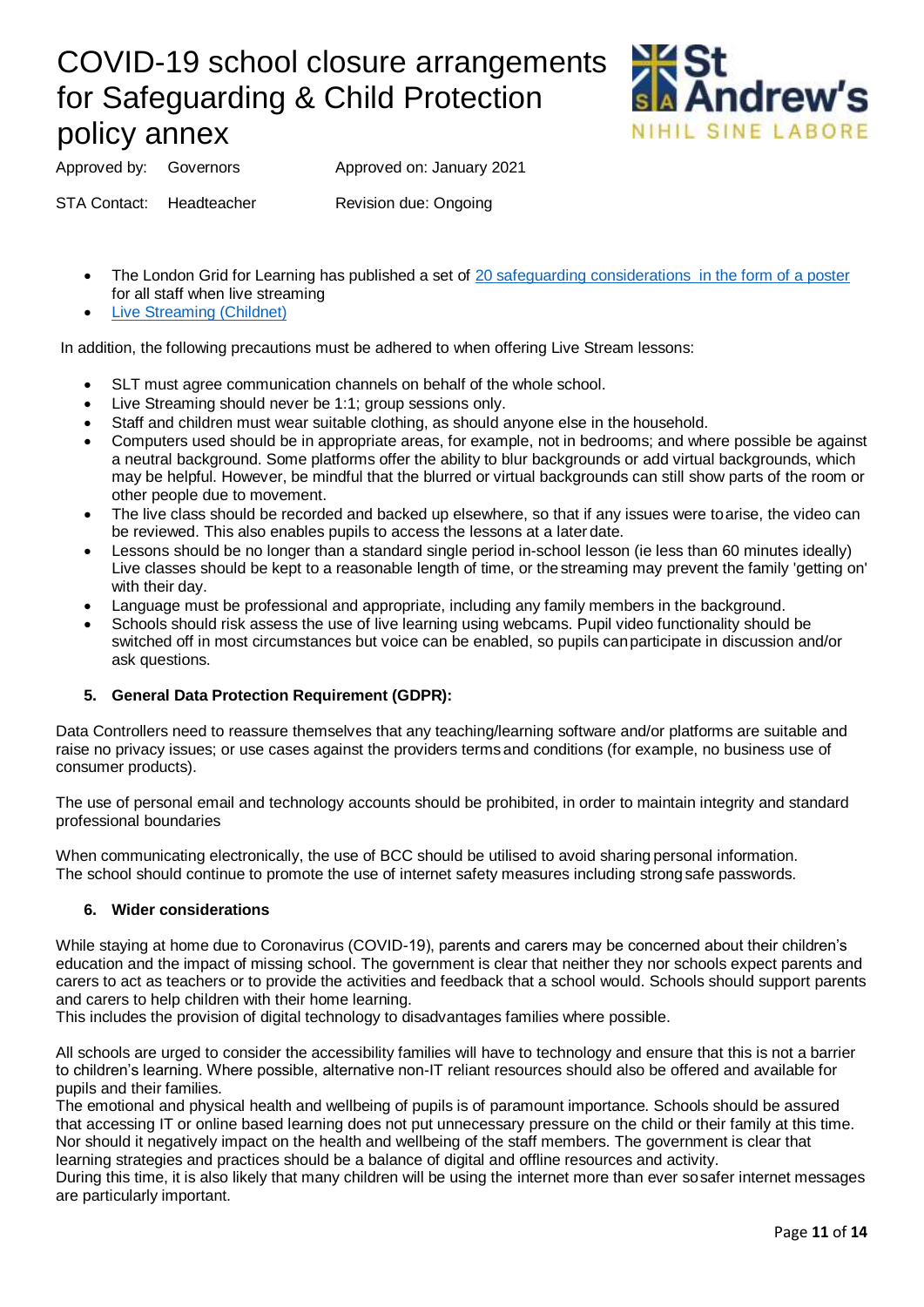

Approved by: Governors Approved on: January 2021

STA Contact: Headteacher Revision due: Ongoing

Where online work is set, it should be digitally accessible on a range of devices such as PCs. Laptops, tablets and smartphones. Schools must encourage parents to manage screen time; such as breaking tasks up and allowing plenty of time for physical activities and non-screen-based work.

Standard good practice is for devices to be switched off at least 1 hour before children and young people go to bed.

## **7. Safe Use of Technology at Home**

During home learning, it is important to help parents and pupils to strike a balance between academic work and wellbeing development. Alongside ensuring that all Wi-Fi access is via appropriate filters, age restrictions are followed and suitable hard ware is being used, there are some basic health and safety principles that should be encouraged so pupils stay fit and well. When using IT equipment, pupils should try to avoid awkward static postures by changing position regularly and getting up/moving and stretching between tasks.

Children should take regular rest breaks with at least 5-10 minutes of non-screen time every hour. This will help to protect their eyes and also will help with their attention span.

Pupils should engage in home learning using a suitable position in the home such as a kitchen table or desk; sat in a comfortable and a supportive chair. It is not safe or healthy for pupils to be using laptops on their laps or mobile devices whilst sat on a sofa or in bed. Charging cables must be kept secure and used safely to avoid fire hazards or risk of electrocution.

Where PCs are being used, they should be set up and adjusted to ensure screens are at eye level and keyboards and mice are accessible so as to avoid eye and neck strain. Pupils using mobile devices, including laptops tablets and mobile smartphones should be supported to take regular breaks (every 20 minutes) and to use stands where possible to help tilt the screen.

Good hygiene should also be encouraged including wiping mobile devices with suitable cleaning products on a regular basis.

The following websites may be helpful for guiding parents to safe practices;

- **[National Education Union](https://coronavirusandschools.org.uk/learning-outside-school/)**
- **[NSPCC](https://www.nspcc.org.uk/keeping-children-safe/online-safety/)**
- [Connect safely](https://www.connectsafely.org/parentguides/)
- [Internet matters app guides](file:///C:/Users/RCYG8360/AppData/Local/Microsoft/Windows/INetCache/Content.Outlook/F1KBY64O/•%09https:/www.internetmatters.org/resources/apps-guide/)
- [UK safer internet site social media guides](https://www.saferinternet.org.uk/advice-%20centre/social-media-guides)
- [SWGFL you tube guide](https://swgfl.org.uk/magazine/a-parents-guide-to-youtube-restricted-%20mode/)

Supporting parents to consider online safety habits should also be encouraged. The following tools may assist with this;

- [Be safe to be secure poster](https://static.lgfl.net/LgflNet/downloads/online-safety/posters/LGfL-DigiSafe-Poster-A3-Be-secure-to-be-safe-online.pdf)
- [A guide to keeping your child safe online](https://www.westsussex.gov.uk/media/12312/parent-carer-guide.pdf) WSCC
- Staving safe online support from WSCC teams

#### **8. Reporting Concerns:**

If parents or children are concerned about something they have seen online or have experienced any negative issues, they can report via the Internet Watch Foundation and Child Exploitation and Online Protection Centre (CEOP). They would also be advised to contact the school as appropriate to share these concerns. Links for more information about this can be found below:

#### 8.1 Social Media:

If children stumble across worrying or criminal content online, it should be reported to the [Child Exploitation & Online](https://www.ceop.police.uk/ceop-%20reporting/)  [Protection centre.](https://www.ceop.police.uk/ceop-%20reporting/)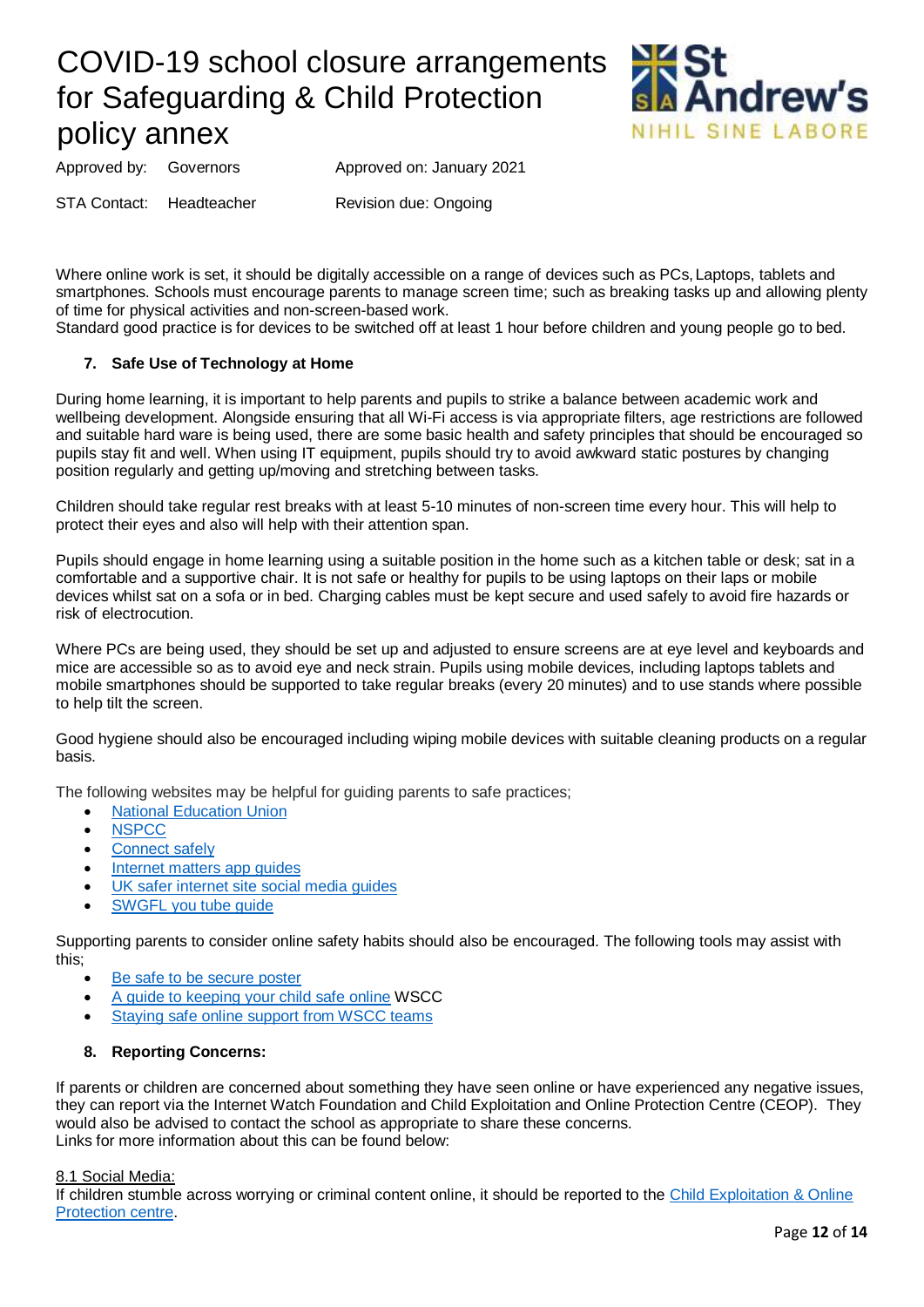

Approved by: Governors Approved on: January 2021

STA Contact: Headteacher Revision due: Ongoing

8.2 Child sexual abuse images:

If criminal content is discovered online, it should be reported to the [Internet Watch Foundation.](http://www.iwf.org.uk/report) Criminal content in the UK includes child sexual abuse images, criminally obscene adult content as well as non-photographic child sexual abuse images.

#### 8.3 Online terrorism:

Terrorism related content should be reported to the police's Counter Terrorism [Internet Referral Unit.](http://www.gov.uk/report-terrorism)

#### 8.4 Hate speech:

Online content which incites hatred on the grounds of race, religion, disability, sexual orientation or gender should be reported to [True Vision.](http://www.report-it.org.uk/)

### **9. Further Advice & Support**

For more general information about ways to stay safe online, visit the [WSCC Staying safe online](https://www.westsussex.gov.uk/fire-emergencies-and-crime/crime-prevention/staying-safe-%20online/#online-safety-advice) web-pages.

This guidance and associated resources can be found on the [SiE team resources pages](https://secure2.sla-online.co.uk/v3/Resources/Page/13965) of WSSFS.

## **Appendix C – Children Requiring Mental Health Support**

<sup>•</sup> We recognise our school has an important role to play in supporting the mental health and wellbeing of our pupils.